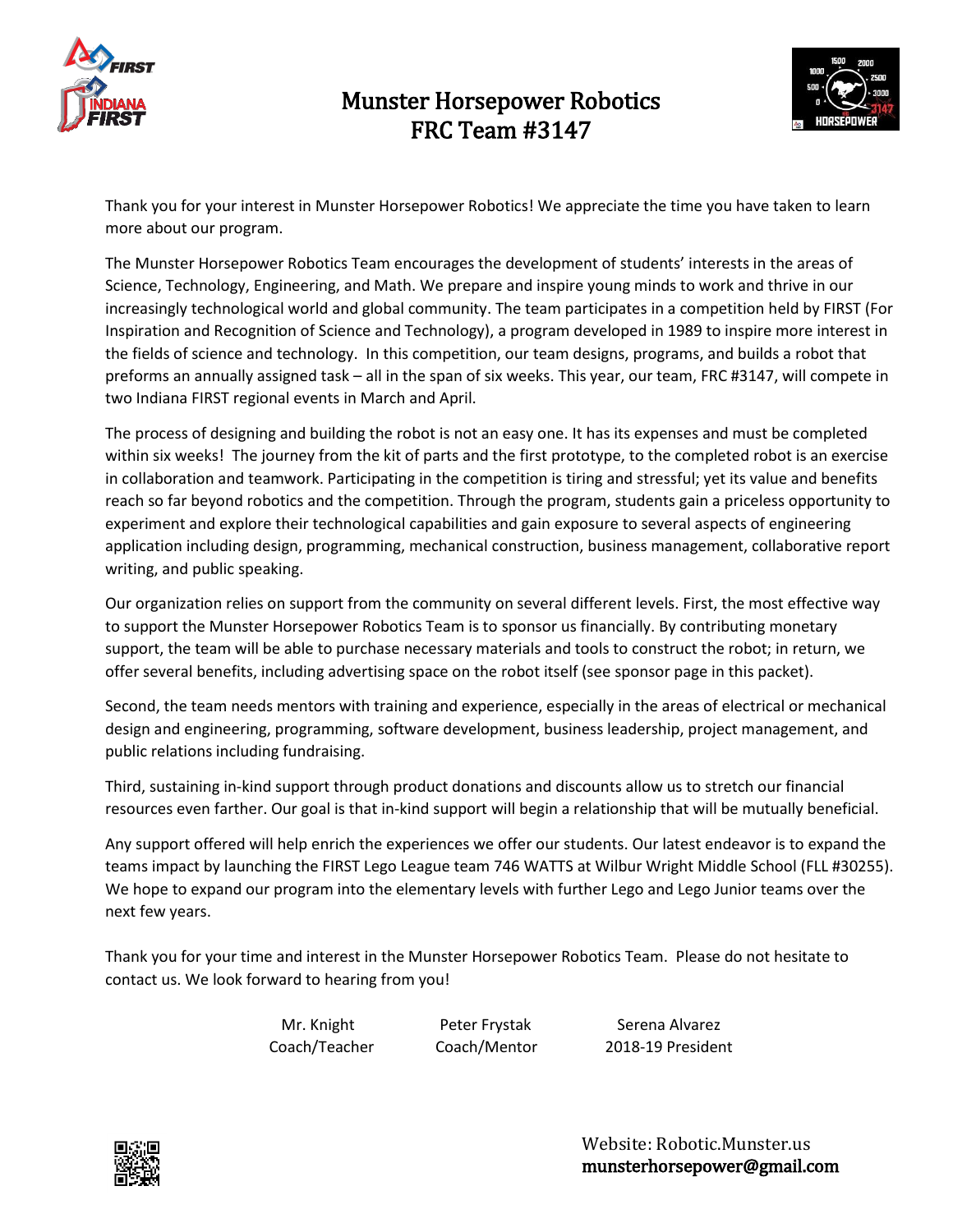



FIRST team 3147 was founded in 2010 by Larry Hautzinger and Catherine Mazeikas in conjunction with Munster High School in Munster, Indiana. The Munster Horsepower robotics team is named after the school's mascot, the Munster Mustang. Munster Horsepower is part of a larger organization called FIRST Robotics (For Inspiration and Recognition of Science and Technology). The mission of FIRST is to inspire young people to be leaders in science and technology by engaging them in mentor-based programs that build science, engineering, and technology skills, while also building self-esteem, life skills, and community awareness.

Today, the team consists of around twenty students and eight mentors. Members are students of Munster High School. Mentors include engineers from United Airlines, Munster faculty, alumni, and other volunteers.

### **What Students Do:**

- Apply engineering principles to the design, building, and operation of robots
- Learn and use CAD, engineering software, 3D modelers, and programing languages
- Hands-on experience with multi-disciplinary collaborative problem solving
- Volunteer in their community
- Network with industry and engineering firms and companies

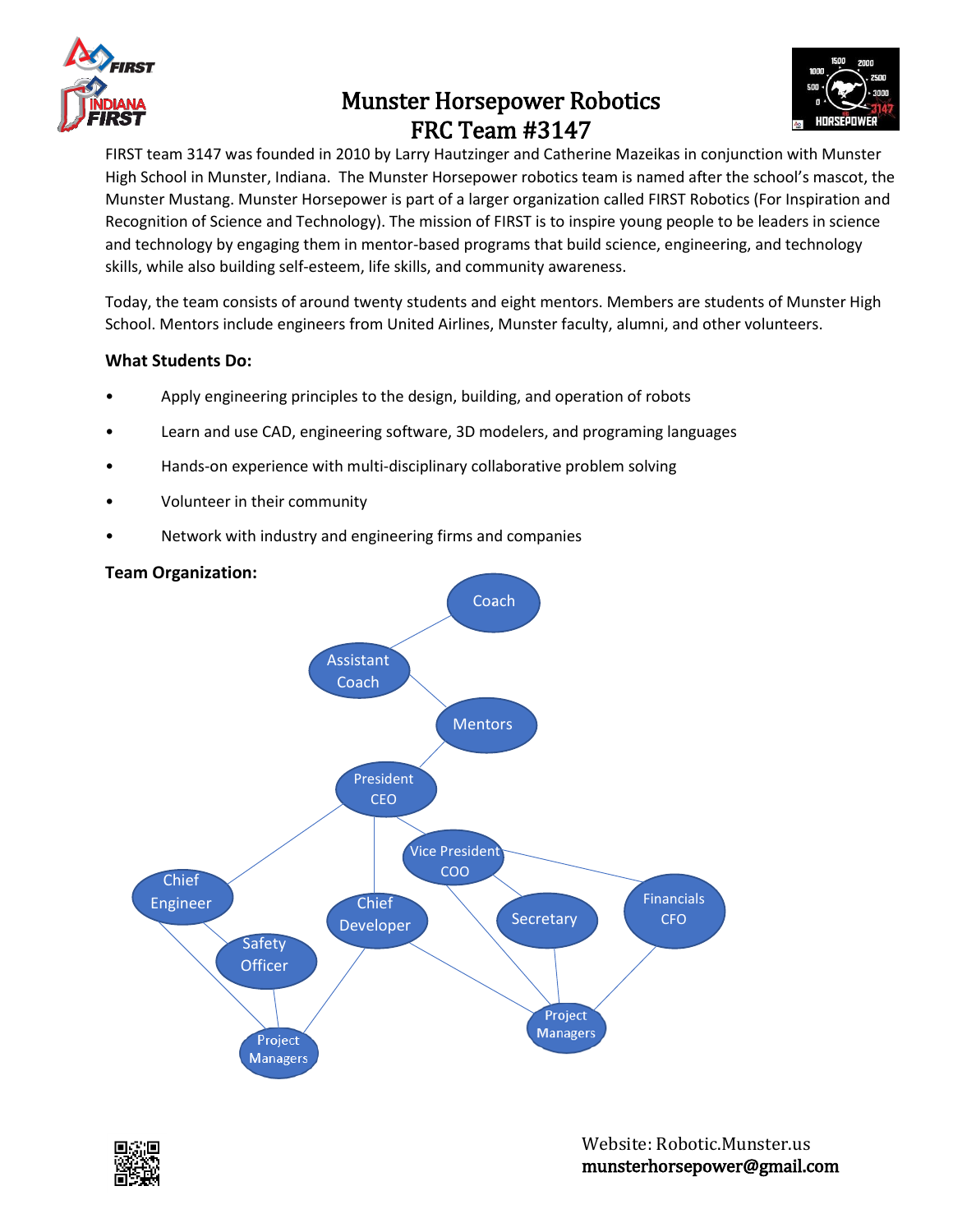



### **Team Impact:**

- Alumni in STEM fields
- Startup with Wilbur Wright Middle School Lego League
- Elementary School workshops

Participation in community and school events, including: National Night Out Against Crime, Best Buddies Bowl, Indiana Best Buddies Walk, Munster Mystery Night, collaboration with Munster Theater Company, and collaboration with the Hammond Optimist Club.

### **Summarized Annual Budget:** (proposed for 2017-18 season)

| <b>ITEM (Used in One Season)</b>      | <b>COST</b> |
|---------------------------------------|-------------|
| Registration of Team                  | \$5,000.00  |
| <b>Event Lodging</b>                  | \$2,000.00  |
| <b>Annual Parts Purchase</b>          | \$2,000.00  |
| <b>Shop Supplies</b>                  | \$1,000.00  |
| <b>State Competition Cost</b>         | \$4,000.00  |
| <b>Additional District Event Cost</b> | \$500.00    |
|                                       |             |





 Website: Robotic.Munster.us munsterhorsepower@gmail.com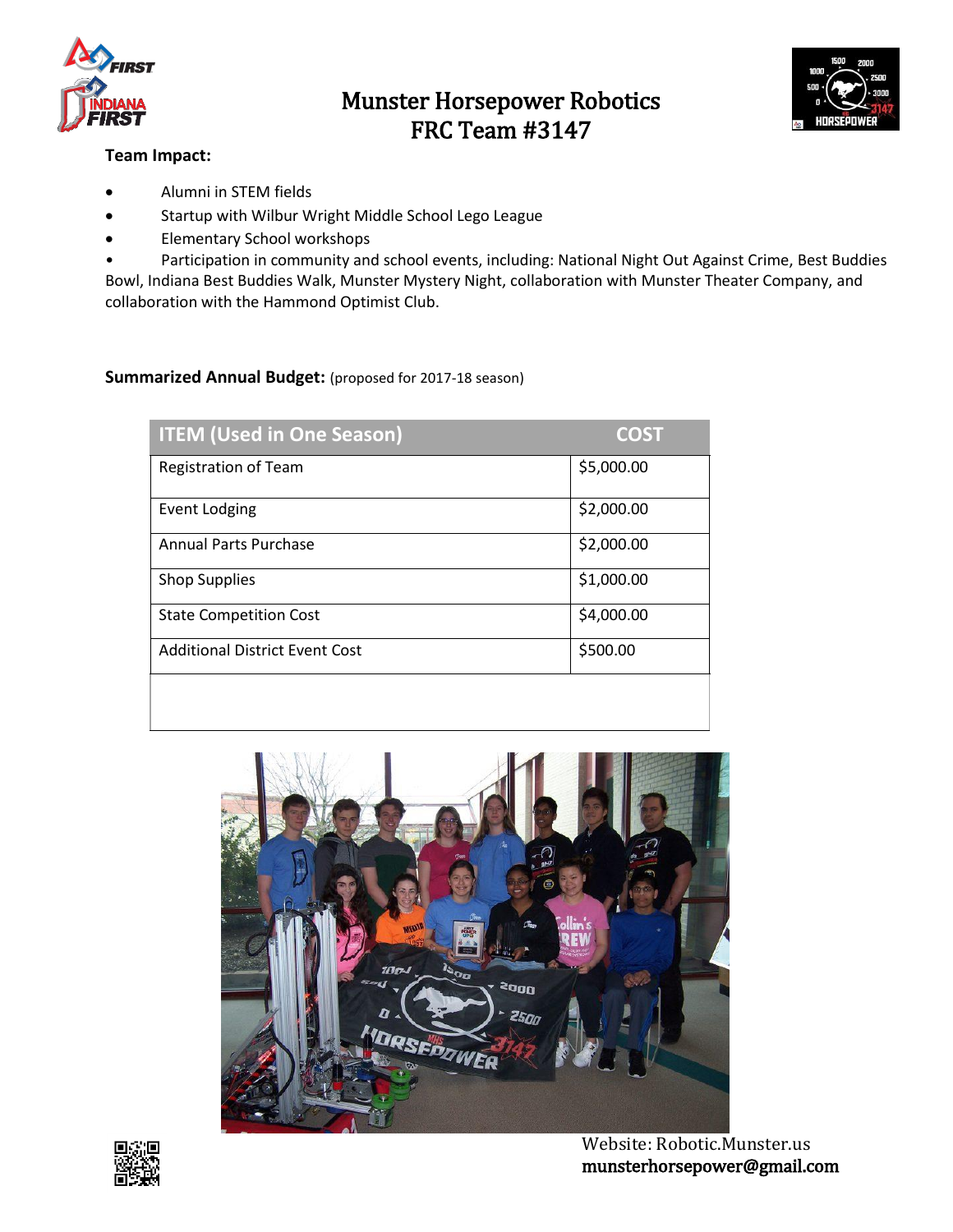



# Sponsor Levels

### **Platinum (\$2,500+):**



- Name or company name will be sent into FIRST to be listed as a **major sponsor.** In addition, you will be announced at all competitions and again during alliance selections
- Name or Company Name on our **team season t-shirt** that will be used for promotional events, raffles, etc.
- Name or company **logo on the robot- (approx. 5"x5" decal unless provided)**
- Name & Logo company's name on our **website with links** to your main site
- Name or company's name and logo on monthly **newsletters**
- Featured in our pit via **slideshow** as well as other event videos
- Gift package of thanks, sent showing our gratitude and sincere appreciation **(Includes Two Team Shirts, 3D Printed Gift, team accomplishment DVD, framed team photo, and a Signed Thank You Letter from the Team.)**

### **Gold (\$1,000+):**

- Name or company **logo on the robot - (approx. 3"x3" decal unless provided)**
- Company Name on our **team season t-shirt** that will be used for promotional events, raffles, etc
- Name & Logo company's name on our **website with links** to your main site
- Name or company's name and logo on monthly **newsletters** sent out
- Featured in our pit via **slideshow**
- Gift package of thanks, sent with our gratitude and sincere appreciation **(Includes Two Team Shirts, 3D Printed Gift, team accomplishment DVD, framed team photo, and a Signed Thank You Letter from the Team.)**

### **Silver (\$500-\$999):**

- Name or company's name & logo on our **website** with links to your main site
- Name or company's name & logo on monthly **newsletters** sent out
- Displayed in our pit via slideshow on our **slideshow**
- Gift package of thanks, sent with our gratitude and sincere appreciation **(Includes One Team Shirt, Team accomplishment DVD, framed team photo, and a Signed Thank You Letter from the Team.)**

### **Bronze (\$100-\$499):**



- Name or company's name & logo on our **website** with links to your main site
- Name or company's name on any **newsletters** sent out
- Letter of thanks, sent with our gratitude and sincere appreciation
- Gift package of thanks, sent with our gratitude and sincere appreciation **(Includes One Team Shirt, Team accomplishment DVD, Framed Team Photo, and a Signed Thank You Letter from the Team.)**

### **Friends (<\$100):**



- Email list
- Letter of thanks, sent with our love and sincere appreciation